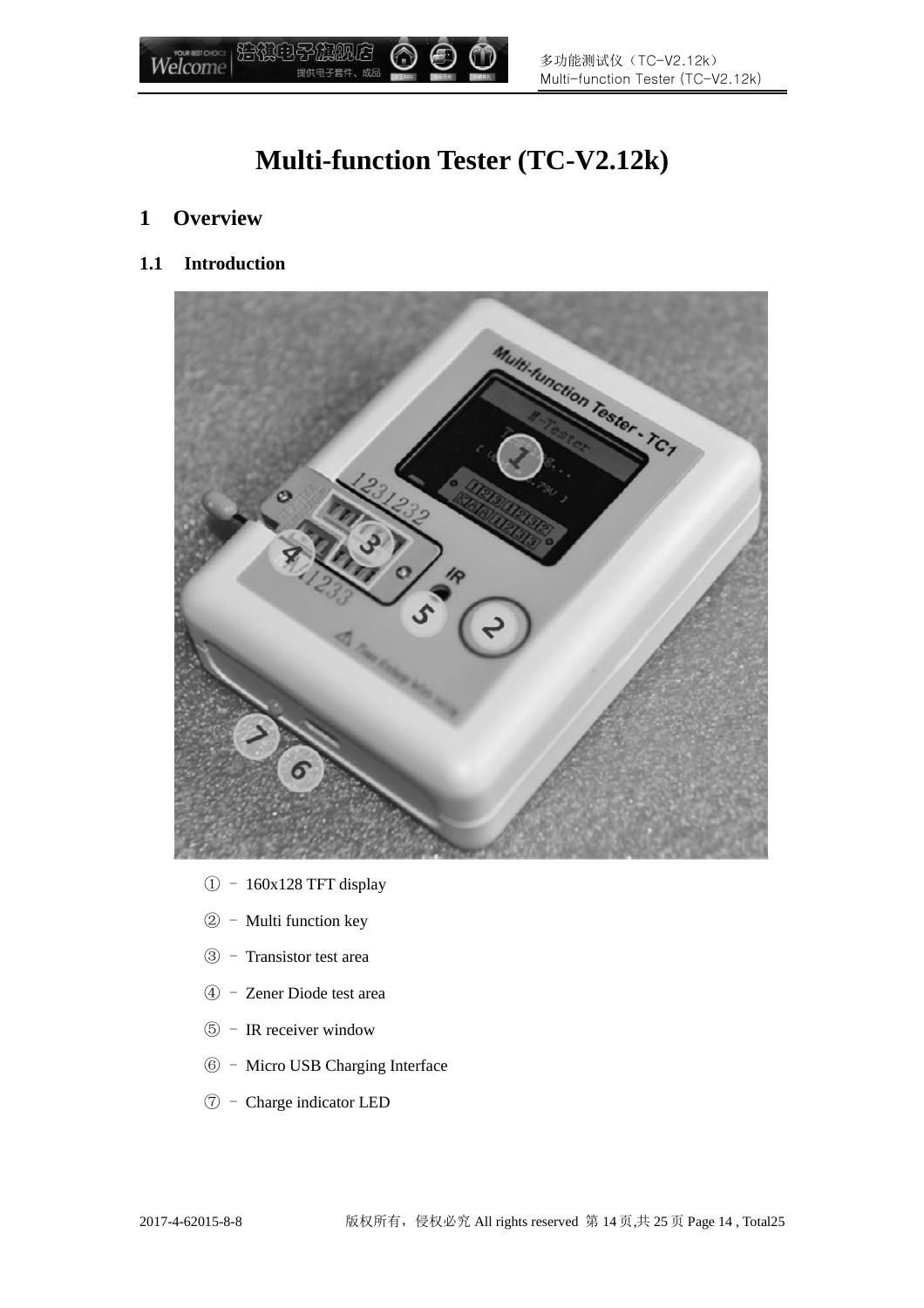#### **1.2 Features**

TC-V2.12k is a TFT graphic display Multifunction Tester.

- Transistor Tester
	- Automatic detection of NPN and PNP bipolar transistors, N-channel and P-channel MOSFETs, JFETs, diodes (including double diodes), N- and P-IGBTs, resistors (including potentiometers), inductors, capacitors, thyristors, triacs and battery  $(0.1 - 4.5V)$
	- Automatic detection of zener diode (0.01-30V)
	- Self test with automatic calibration
- IR decoder
	- Support Hitachi IR coding
	- IR waveform display
	- Infrared receiving instruction
- Other
	- Measurement results using TFT graphic display(160x128)
	- One key operation
	- Auto Power Off(Timeout Settable)
	- Built-in high capacity rechargeable Li-ion Battery
	- Li-ion Battery voltage detection
	- Support Chinese and English

**Warning**: Built-in Li-ion Battery, it is strictly prohibited the tester immersed in water, or near a heat source!

**Warning**: For your personal safety, please strictly comply with the use of Li-ion Battery specifications and precautions!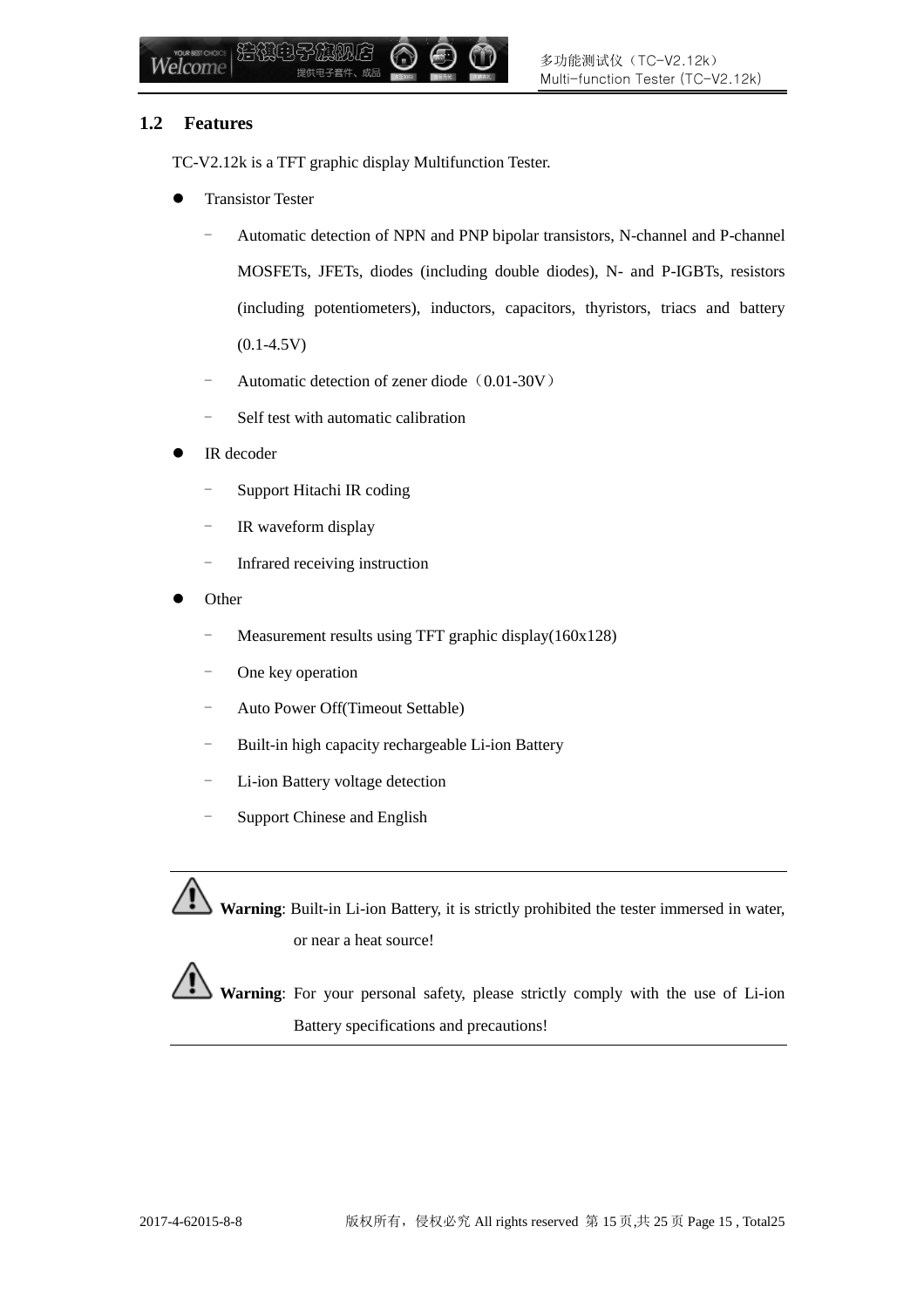### **2 Operating Instructions**

#### **2.1 Key operational definitions**

Multi-function key has two actions:

- Short press: Press the key and not less than 10 ms, release key within 1.5 seconds
- Long press: Press the key more than 1.5 seconds

#### **2.2 Power on**

In the power off state, short press the multifunction key, the tester is turned on and automatically measured.

• Power on & measurement interface

| M-Tester         |
|------------------|
| Testing          |
| [ Vbat = 3.64V ] |
| 1231232          |
| K A A 1 2 3 3 3  |

#### **2.3 Detect transistor**

In the power off state or the test is completed, put the test element into the transistor test area of test seat, and press the locking handle, short press the multifunction key, the tester automatically measure, graphical display of measurement results when testing is complete.

**Warning**: Always be sure to DISCHARGE capacitors before connecting them to the tester! The tester may be damaged before you have switched it on!

**Warning**: We do not recommend using the tester to measure the battery! The battery voltage must be less than 4.5V, otherwise the tester may be damaged!

Component placement

Test seat are divided into transistors and zener diode test area, detailed in 1.1 Description.

No, unknown, or damaged part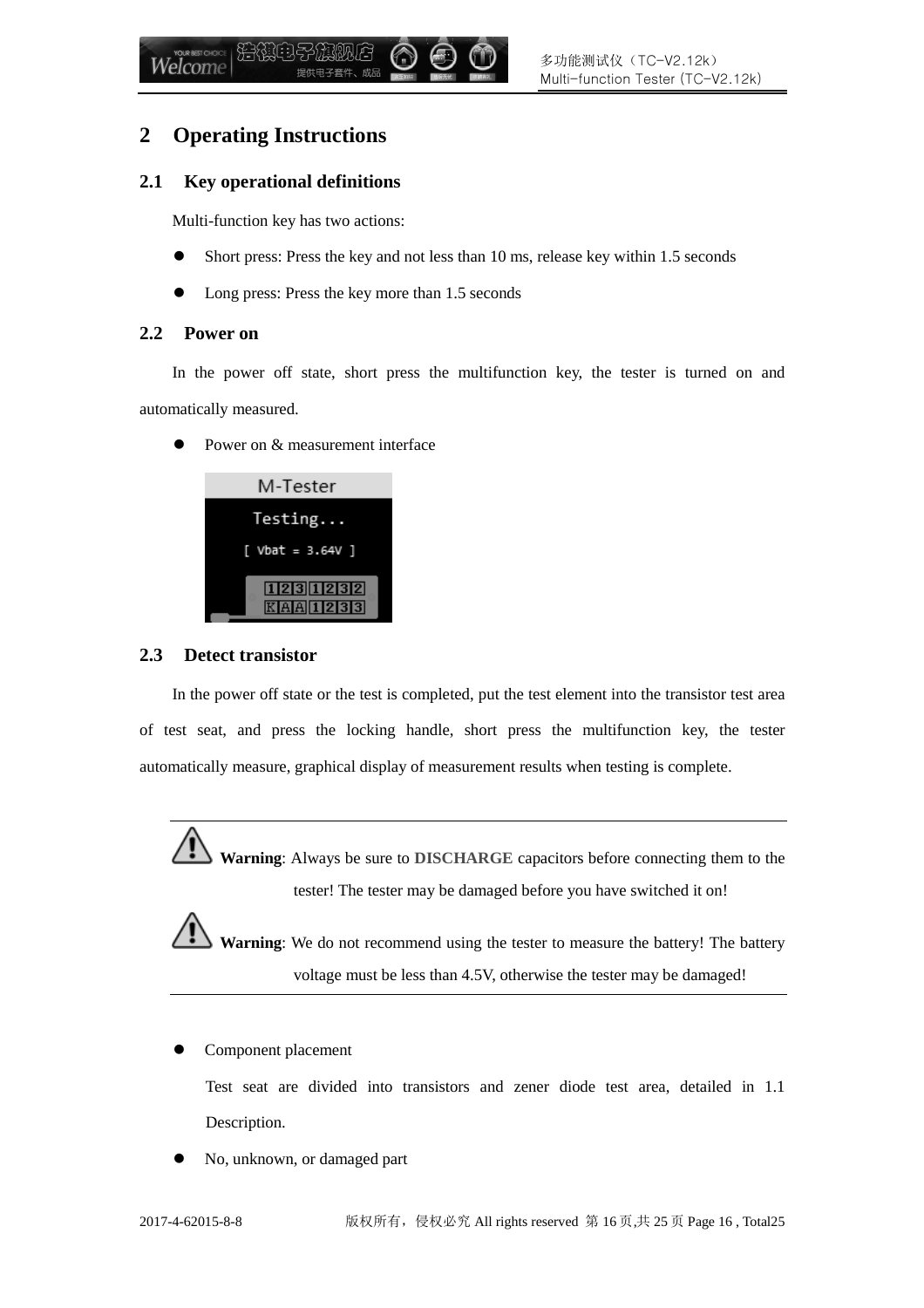

| 浩傲电子旗舰店

提供电子套件、成品

• Battery

Welcome

| M-Tester | M-Tester | M-Tester |  |
|----------|----------|----------|--|
| Cell     | Cell     | Cell     |  |
| 3.72V    | 3.72V    | 3.72V    |  |



BJT(Bipolar Junction Transistor)



Diode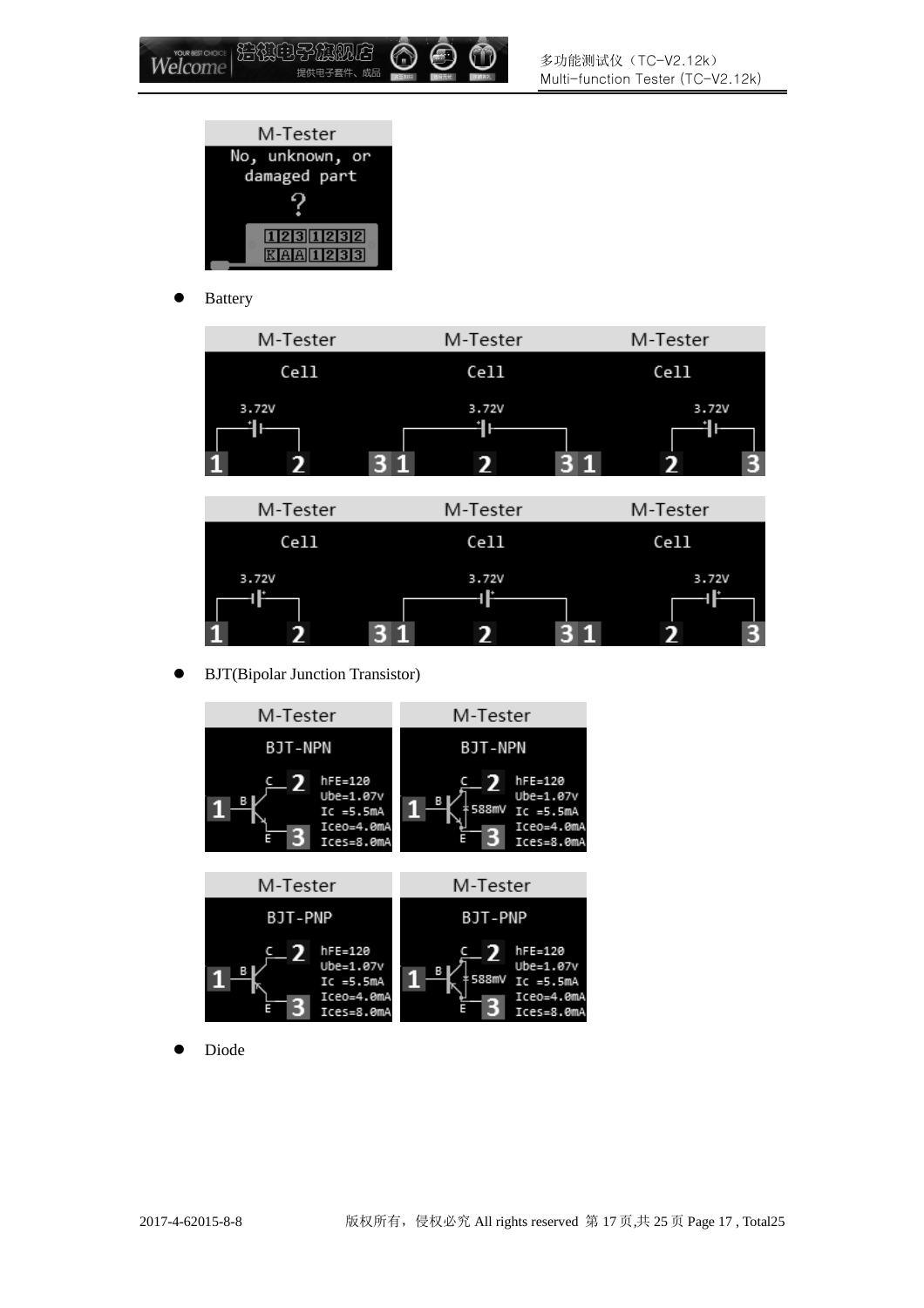

● 2 Diodes





**•** MOSFET

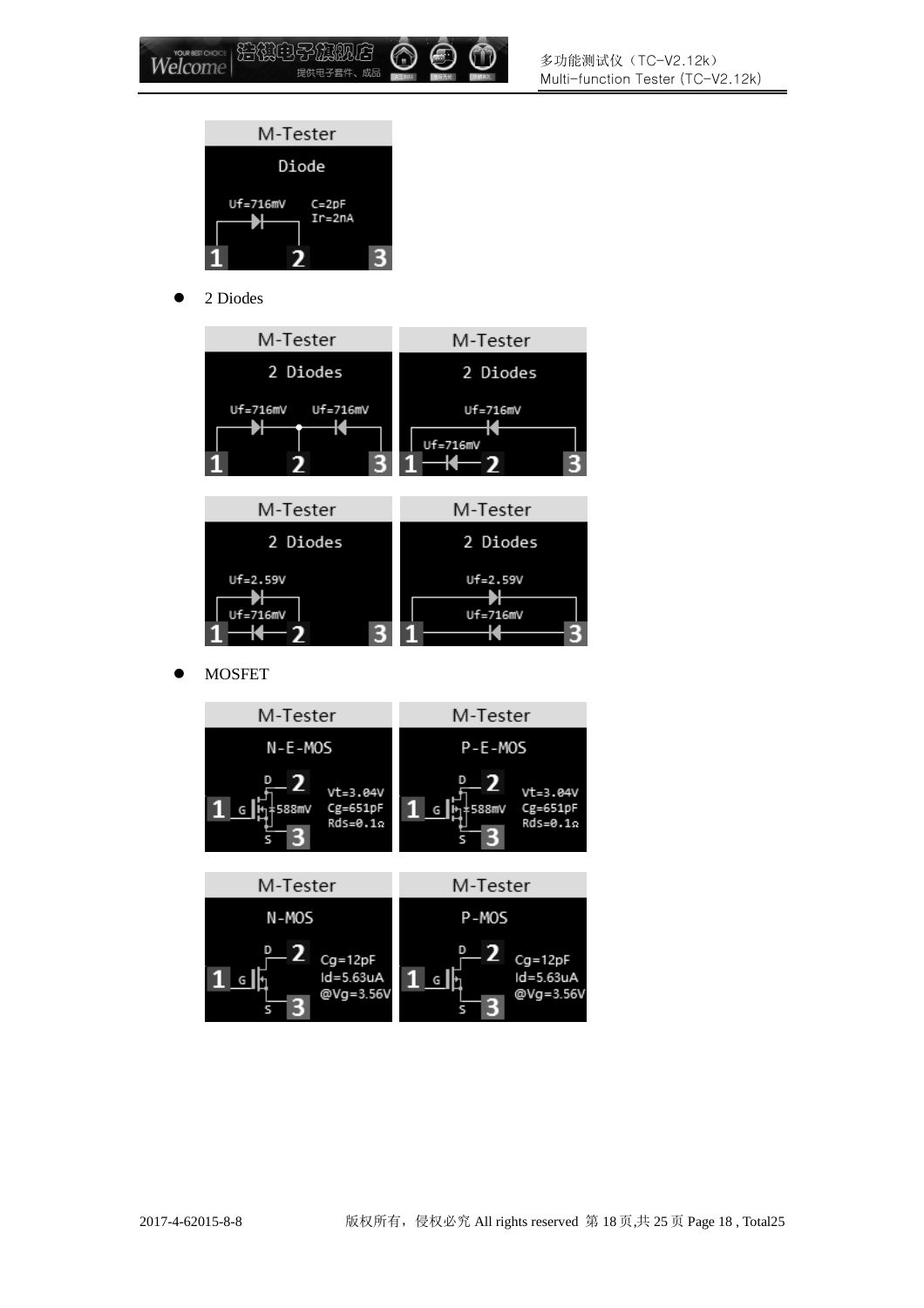

**•** Thyristor



**•** Triac



• Capacitor



Resistor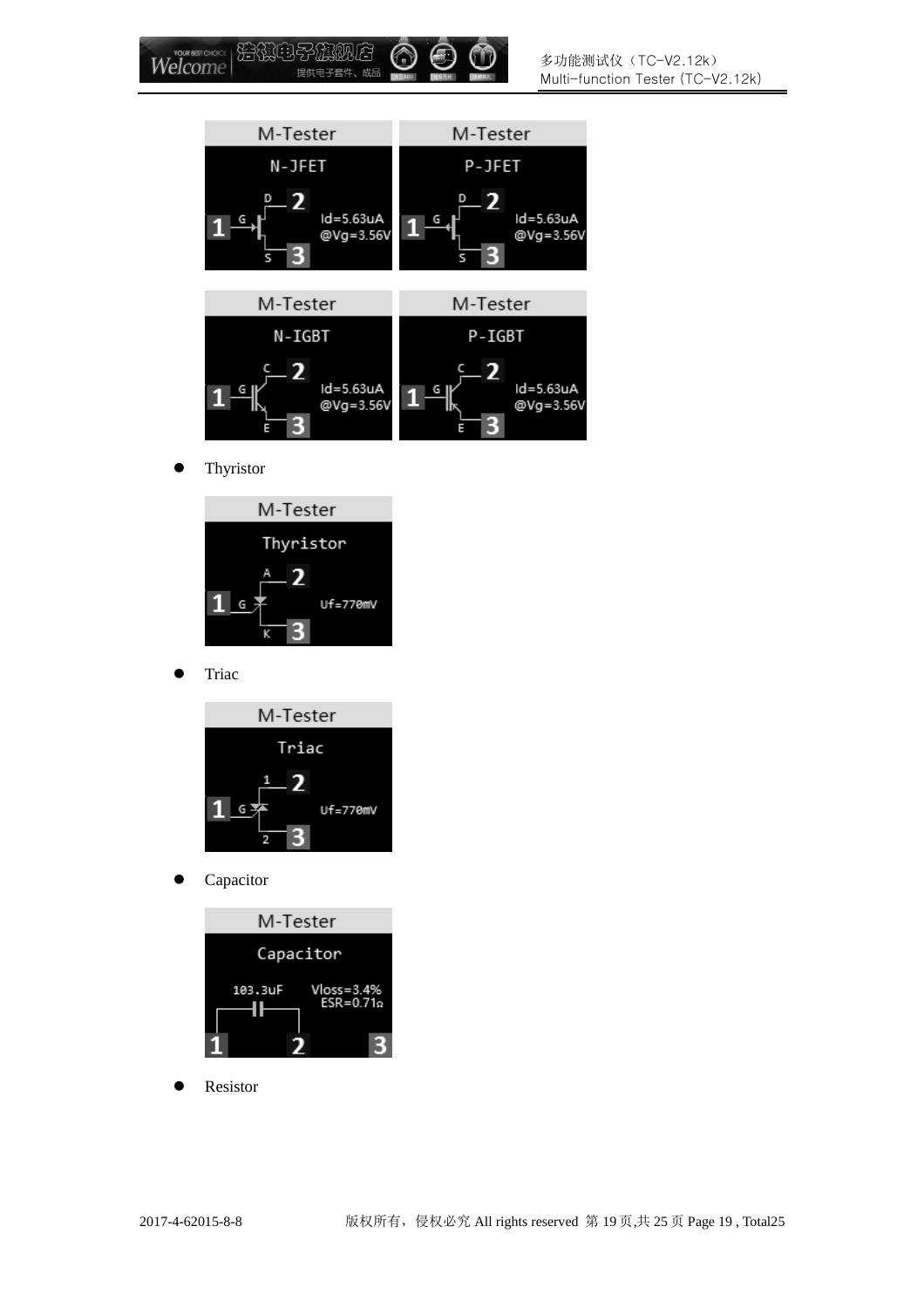

#### **2.4 Selftest**

0.05mH  $R = 1.17$ 

Short all three Probes, short press the multifunction key, the tester will be automatically calibrates itself.

In addition to the calibration process when prompted disconnect external wiring short(Isolate the probes), without the need for other operations.

Calibrating

| M-Tester      |  |  |  |  |
|---------------|--|--|--|--|
| Selftest Mode |  |  |  |  |
| 5%            |  |  |  |  |
|               |  |  |  |  |
|               |  |  |  |  |

Isolate the probes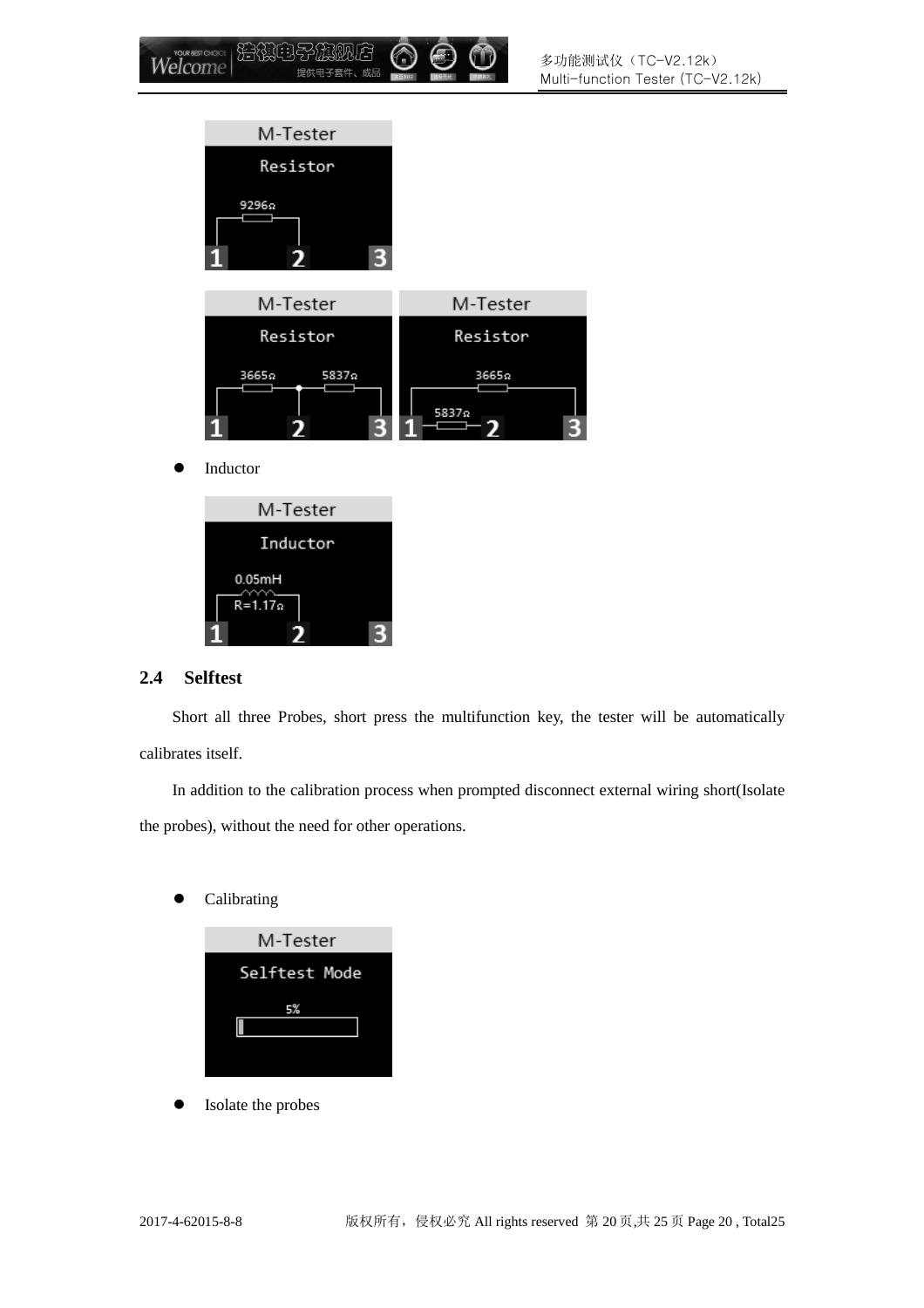

Selftest End



**Warning**: Do not carry out other operations in the calibration process, so as not to affect the calibration accuracy!

### **2.5 Detect Zener diode**

In the power off state or the detection is completed, put the Zener diode into the Zener diode test area of test seat, and press the locking handle, short press the multifunction key, the tester automatically measure, graphical display of measurement results when testing is complete.



**Warning**: Do not put the component into transistor test area, otherwise it is impossible to test zener diode!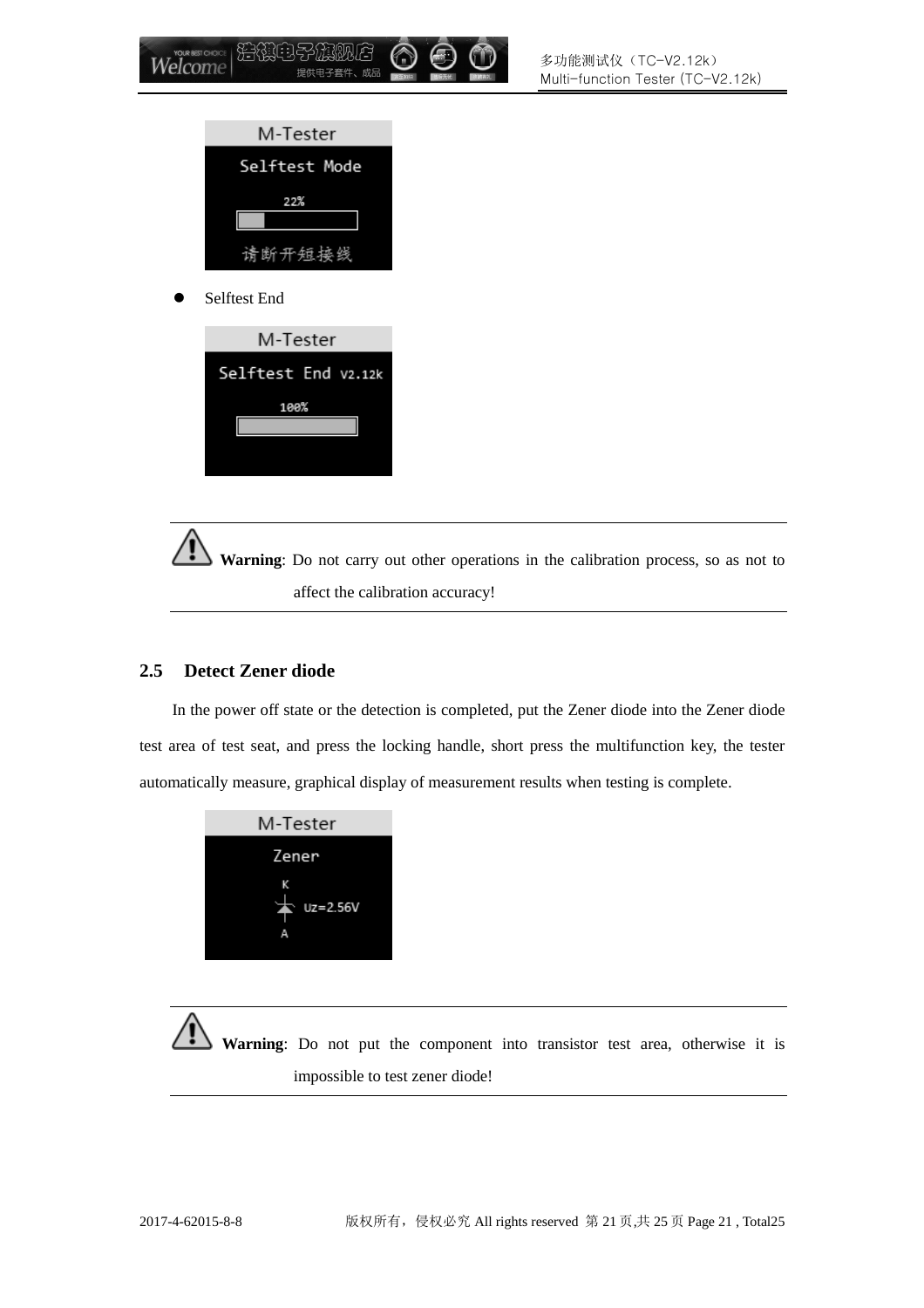#### **2.6 IR decoder**

After the component detection is completed, the infrared remote control at the tester "IR" test hole, press the remote control key, the tester will be display the user code  $\&$  data code and the corresponding infrared waveform after the successful decoding.

If decoding failure, the tester cannot display the user code and data code.

The dot at the top right corner to indicate whether it has received the remote control infrared data, red represents infrared data is being received, blue represents decoding success.



**Information**: The IR decoder only support Hitachi IR format.

### **2.7 Power off**

The Multifunction Tester with automatic shutdown and manual shutdown.

Automatic shutdown

When the component detection completed or IR decoding completed and after reaching

the automatically shut down time, the tester automatically shut down.

Automatic shutdown time can be set by the hardware jumpers, timeout support for 10s,



15s, 20s and 25s. Factory set to 20s.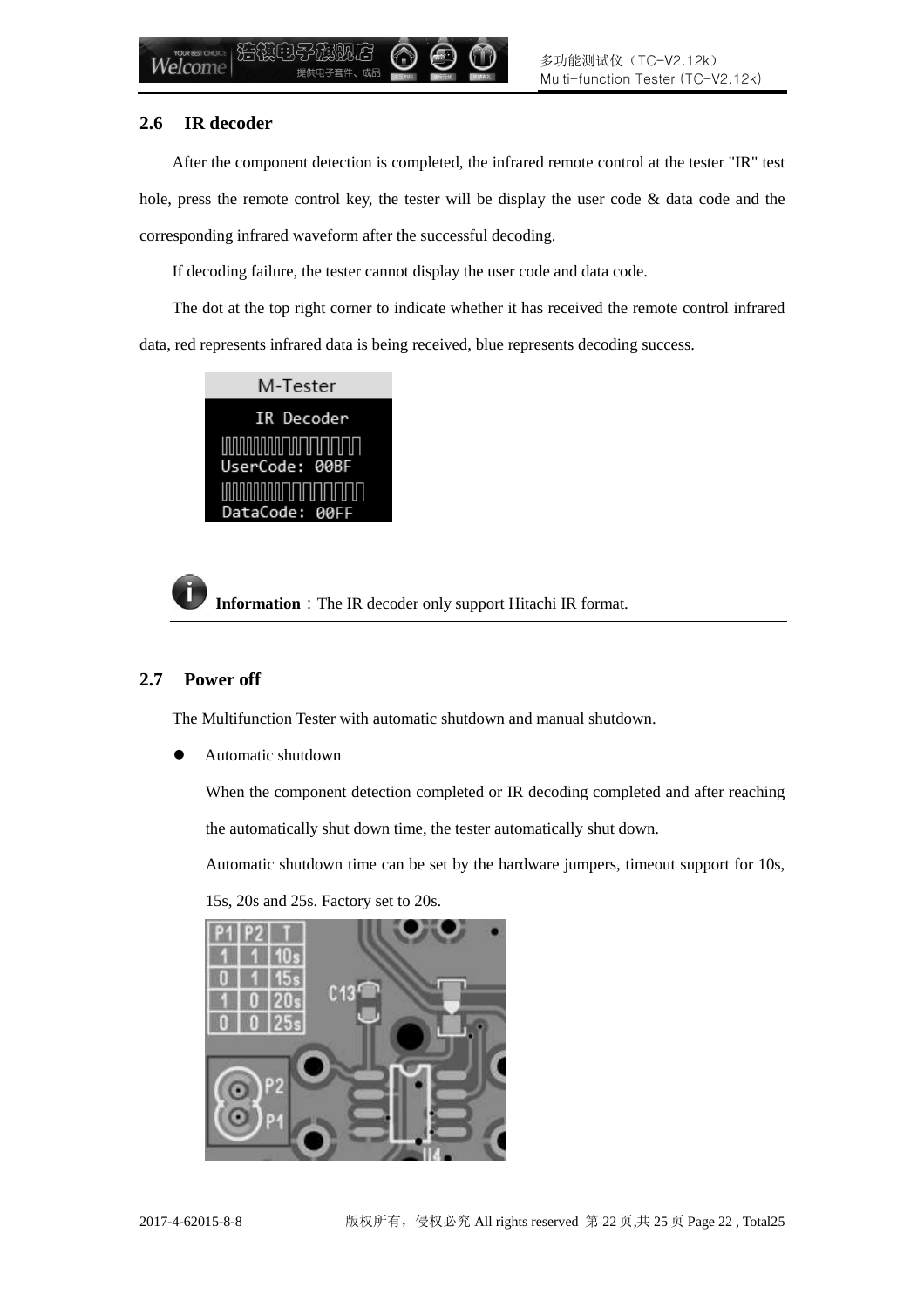**Warning**: Adjust the automatic shutdown time required to open the housing, and use an electric soldering iron solder the jumpers.

**Attention**: Please do ESD protection!

Manual shutdown

Long press the multifunction key to force a shutdown in any state, while the measuring element is included.

#### **2.8 Built-in Li-ion Battery voltage measurement**

The built-in Li-ion Battery voltage is measured before detection, when the battery voltage is less than 3.0V will force shutdown, then please charging.



### **2.9 Charging the Battery**

The tester has a standard Micro USB interface, please use an external 5V power supply or USB power charging.

**Information**: Red LED indicates is charging, green LED indicates charging is complete.

**Warning**: Charging input voltage up to 6V, do not exceed the top voltage, or it will damage the tester, and could cause the battery to explode!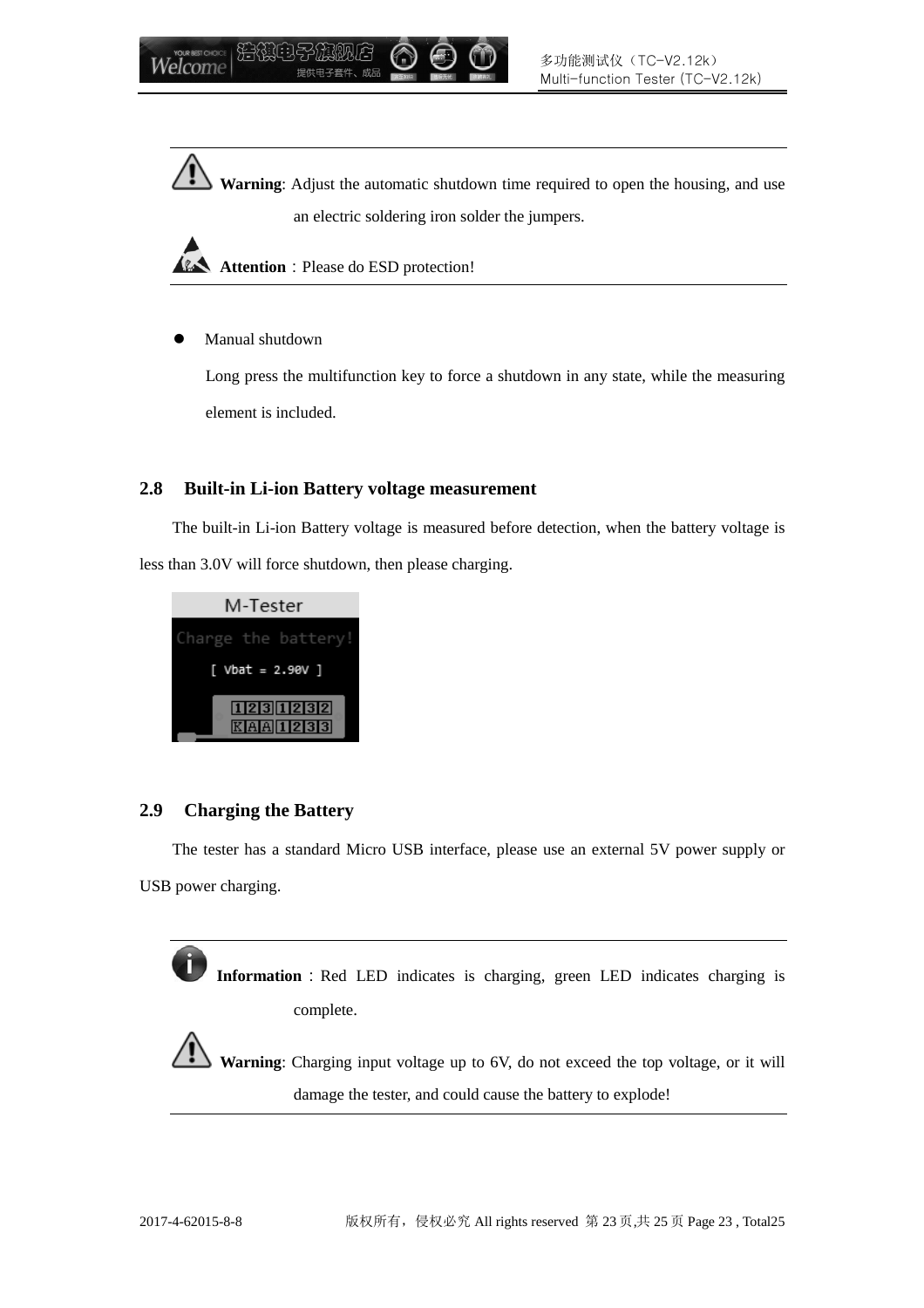### **3 Performance Parameters**

Multifunction Tester can automatically identify elements and automatic detection of pin layout, and automatic switching range.

The main performance parameters are as follows:

| Component      | Range                   | <b>Parameter Description</b>                      |  |
|----------------|-------------------------|---------------------------------------------------|--|
|                |                         | hFE(DC Current Gain), Ube(Base-Emitter            |  |
|                |                         | Voltage), Ic(Collector Current), Iceo(Collector   |  |
| <b>BJT</b>     |                         | Cut-off Current (IB=0)), Ices(Collector short     |  |
|                |                         | Current), Uf(Forward Voltage of protecting diode) |  |
|                |                         | $\circled{3}$                                     |  |
| Diode          |                         | Forward Voltage, Diode Capacitance, Ir(Reverse    |  |
|                | Forward Voltage <4.50V  | Current) 2                                        |  |
| Double Diodes  |                         | Forward Voltage                                   |  |
|                | $0.01 - 4.50V$          | Forward Voltage, Reverse Voltage                  |  |
| Zener Diode    | (Transistor test area)  |                                                   |  |
|                | $0.01 - 30V$            | <b>Reverse Voltage</b>                            |  |
|                | (Zener Diode test area) |                                                   |  |
|                |                         | Cg(Gate Capacitance), Id(Drain Current) at        |  |
|                | <b>JFET</b>             | Vgs(Gate to Source Threshold Voltag), Uf(Forward  |  |
|                |                         | Voltage of protecting diode) 4                    |  |
|                |                         | Id(Drain Current) at Vgs(Gate to Source Threshold |  |
| <b>MOSFET</b>  | <b>IGBT</b>             | Voltag), Uf(Forward Voltage of protecting diode)  |  |
|                |                         | $\circled{4}$                                     |  |
|                |                         | Vt(Gate to Source Threshold Voltag), Cg(Gate      |  |
|                | <b>MOSFET</b>           | Capacitance), Rds(Drain to Source On Resistance), |  |
|                |                         | Uf(Forward Voltage of protecting diode) 4         |  |
| Thyristor      | Igt(Gate trigger        |                                                   |  |
| Triac          | current )<6mA           | Gate trigger voltage                              |  |
| Capacitor      | 25pF-100mF              | Capacitance, ESR(Equivalent Series Resistance),   |  |
|                |                         | Vloss $(1)$                                       |  |
| Resistor       | $0.01 - 50M$ $\Omega$   | Resistance                                        |  |
| Inductor       | $0.01mH-20H$            | Inductance, DC Resistance 5                       |  |
| <b>Battery</b> | $0.1 - 4.5V$            | Voltage, Battery Polarity                         |  |

Note①: Iceo, Ices, Uf displayed only when effective

Note②: Diode Capacitance, Ir(Reverse Current) displayed only when effective

Note③: Displayed only when has protecting diode